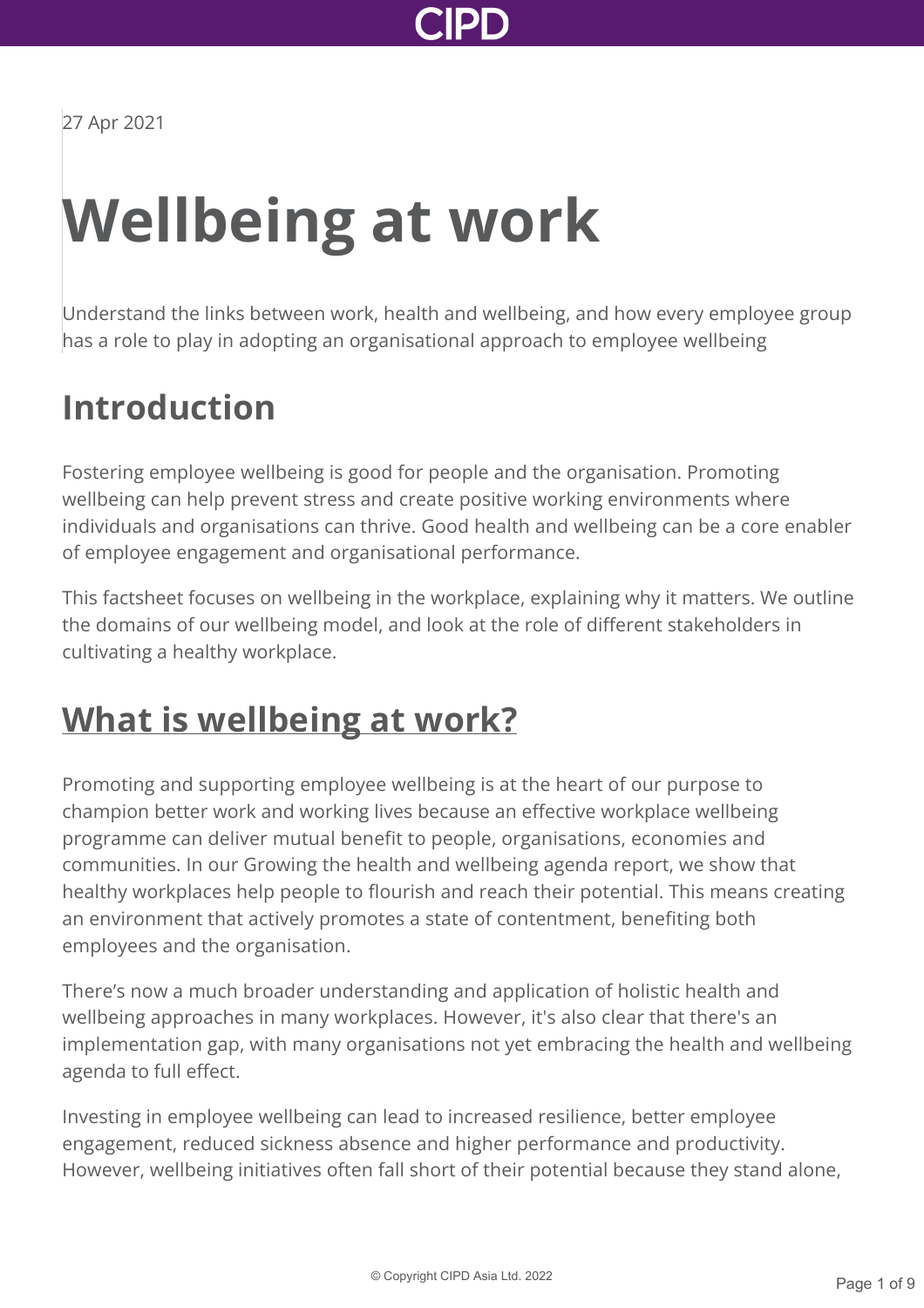

isolated from the everyday business. To gain real benefit, employee wellbeing priorities must be integrated throughout an organisation, embedded in its culture, leadership and people management.

The people profession is in a unique position to drive forward this agenda, to convince senior managers to make it a priority, and ensure that line managers accept and uphold its importance its importance.

### **[Wellbeing in the time of coronavirus](http://www.cipd.asia/knowledge/factsheets/wellbeing?pdf=true#)**

The COVID-19 pandemic has raised concerns about people's health and wellbeing to the top of the business agenda. Employers play a vital role in protecting employees from the risk of infection by implementing stringent public health measures like social distancing. This also means supporting people to work from home where possible and putting in place vital safety measures for site-based workers such as health and social care staff.

The implications of the virus outbreak for everyone's health and wellbeing during and [after the pandemic are significant, including their mental health. Our 2021 Health and](http://www.cipd.asia/knowledge/reports/health-well-being-work/) wellbeing at work survey report found that more than 80% of organisations were concerned about the impact of COVID-19 on employees' mental health.

Employers should ensure they have a holistic framework in place to support people's physical health and safety, and [mental health,](http://www.cipd.asia/knowledge/factsheets/mental-health-workplace/) and offer sources of help such as counselling, an employee assistance programme and [occupational health](http://www.cipd.asia/knowledge/factsheets/occupational-health/) services where possible. They need to ensure [line managers](http://www.cipd.asia/knowledge/factsheets/role-line-managers/) in particular have the ongoing guidance needed to support their teams, so they can have sensitive conversations with individuals and signpost to expert help where needed. All employees should be encouraged to have a good self-care routine including a healthy approach to diet, relaxation and sleep.

[There's more on wellbeing in our coronavirus](http://www.cipd.asia/knowledge/coronavirus/) [factsheet](http://www.cipd.asia/knowledge/factsheets/coronavirus/) [and](http://www.cipd.asia/knowledge/coronavirus/) [webinar](http://www.cipd.asia/knowledge/coronavirus/webinars/)[s in our Responding](http://www.cipd.asia/knowledge/coronavirus/) to the coronavirus hub. CIPD members can use our [Wellbeing helpline and resources](http://www.cipd.asia/membership/benefits/wellbeing-services/).

### **[A holistic approach to wellbeing](http://www.cipd.asia/knowledge/factsheets/wellbeing?pdf=true#)**

The importance of employee health and wellbeing has become more widely recognised in the UK over the past decade.

While risks to workers' health from physical hazards still exist, fatal and non-fatal injuries to employees have fallen significantly since the introduction of the Health and Safety at Work Act 1974.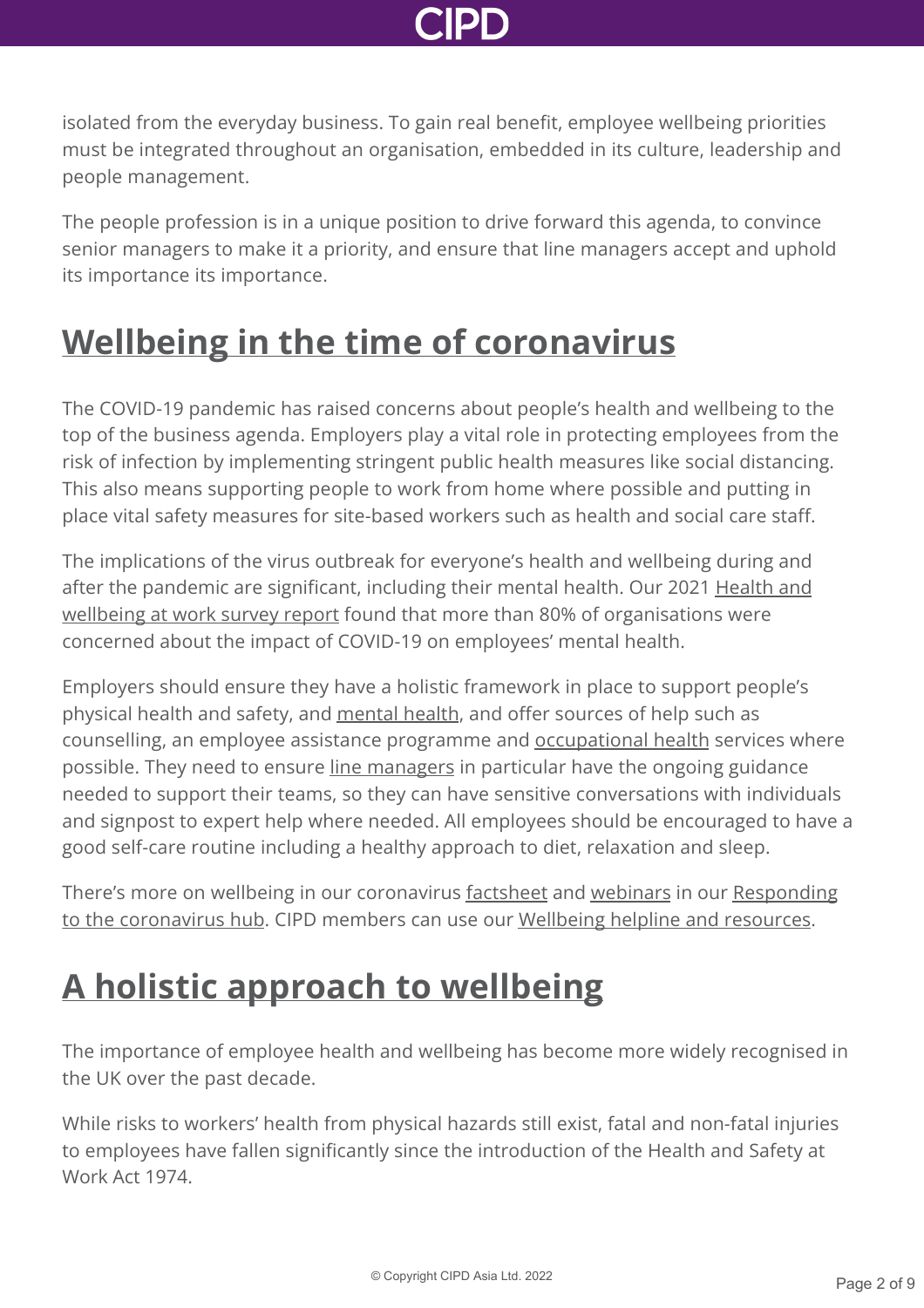However, there's been a rise in the number of reported [mental health](http://www.cipd.asia/knowledge/factsheets/mental-health-workplace/) issues over the past 10 years, and it's well recognised that in many cases the main risks to people's health at work are psychological. This has led to a growing recognition of the need for employer wellbeing practices to address the psychosocial, as well as the physical, aspects of health and wellbeing. Our 2021 [Health and wellbeing at work survey report](http://www.cipd.asia/knowledge/reports/health-well-being-work/) shows that organisations' wellbeing activity is increasingly focused on mental health with most organisations taking steps to support mental health and address workplace stress. There's also a significant increase in the use of employee assistance programmes and training to build personal resilience.

The survey also found evidence of a range of unhealthy working practices such as 'presenteeism' (people working when unwell), with at least three-quarters of organisations reporting presenteeism among people working from home as well as in a physical workplace. Seven in ten have also observed some form of 'leaveism', such as working outside contracted hours or using holiday entitlement when unwell or to work, over the past 12 months.

These findings are not signs of a healthy workplace. Employers need to look beyond absence statistics to understand the underlying factors, such as unmanageable workloads, that are driving unhealthy working practices.

Complex changes in the world of work mean that people now face other organisational and wider environmental pressures. Our 2020 Good Work Index survey reported a worrying drop in employees' health and wellbeing over the previous three years.

Employers also need to think carefully about how their wellbeing strategy builds on, and aligns to, an organisation's health and safety policies.

### **The value of employee wellbeing**

Traditionally, when articulating the business case for managing people's health, employers focused on quantifying the negative impact of ill health such as the cost of sickness absence. Recent thinking reflects a more positive business case. PricewaterhouseCoopers research, commissioned by the Health Work Wellbeing Executive, points to 'a wealth of evidence' suggesting a positive link between the [introduction of wellness programmes in the workplace and improved business key](https://www.gov.uk/government/uploads/system/uploads/attachment_data/file/209547/hwwb-dwp-wellness-report-public.pdf) performance indicators.

Our 2020 Health and wellbeing at work survey identified the top three benefits of employers increasing their focus on employee wellbeing:

● Better employee morale and engagement.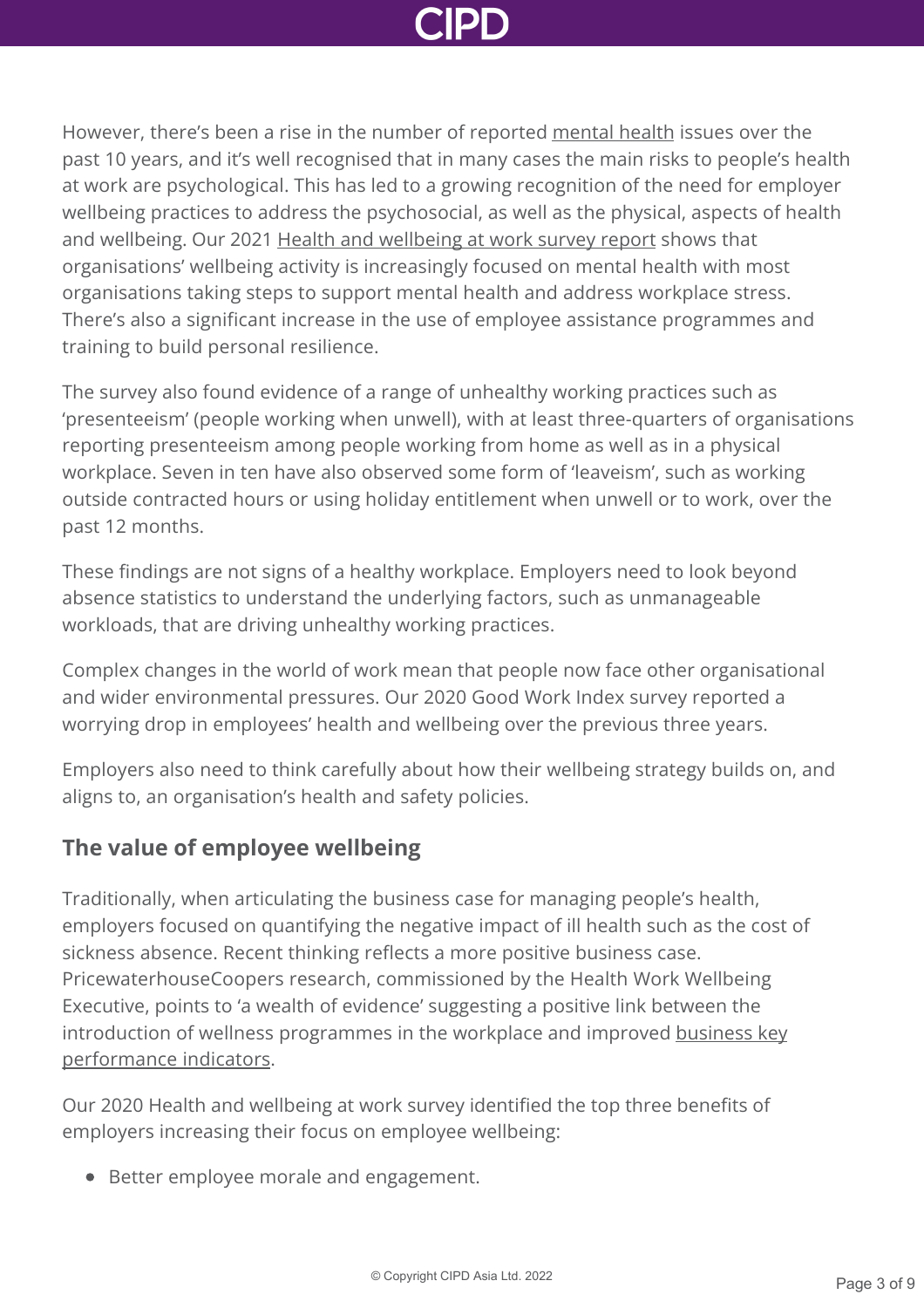

- A healthier and more inclusive culture.
- **Comer sickness absence**

Our research shows that health and wellbeing shouldn't have to be treated as an 'add-on' or 'nice-to-have' activity by organisations – if employers place employee wellbeing at the centre of their business model and view it as the vital source of value creation, the dividends for organisational health can be significant.

The UK government has launched a [Voluntary Reporting framework](https://www.gov.uk/government/publications/voluntary-reporting-on-disability-mental-health-and-wellbeing) to support employers to report on disability, mental health and disability. This will help to ensure that an employer's approach to inclusive employment and progression is integrated across the organisation and taken seriously be managers and employees.

## **[The CIPD's role in fostering employee](http://www.cipd.asia/knowledge/factsheets/wellbeing?pdf=true#) wellbeing**

We have set an aspirational agenda for workplace health and wellbeing. An effective employee wellbeing programme should be at the core of how an organisation fulfils its mission and carries out its operations, and should be strategic. It's about changing the way business is done.

#### **Our wellbeing pyramid model**

### **[The key domains of wellbeing](http://www.cipd.asia/knowledge/factsheets/wellbeing?pdf=true#)**

We've identified seven inter-related 'domains' of employee wellbeing, guided by the principle that an effective employee wellbeing strategy needs to go far beyond a series of standalone initiatives.

There's no 'one-size-fits-all' approach to designing a health and wellbeing strategy; its content should be based on the unique needs and characteristics of the organisation and its workforce.

The underlying elements include examples of workplace initiatives and activities to support people's health and wellbeing.

#### **1. Health**

**Physical health** - Health promotion, good rehabilitation practices, health checks,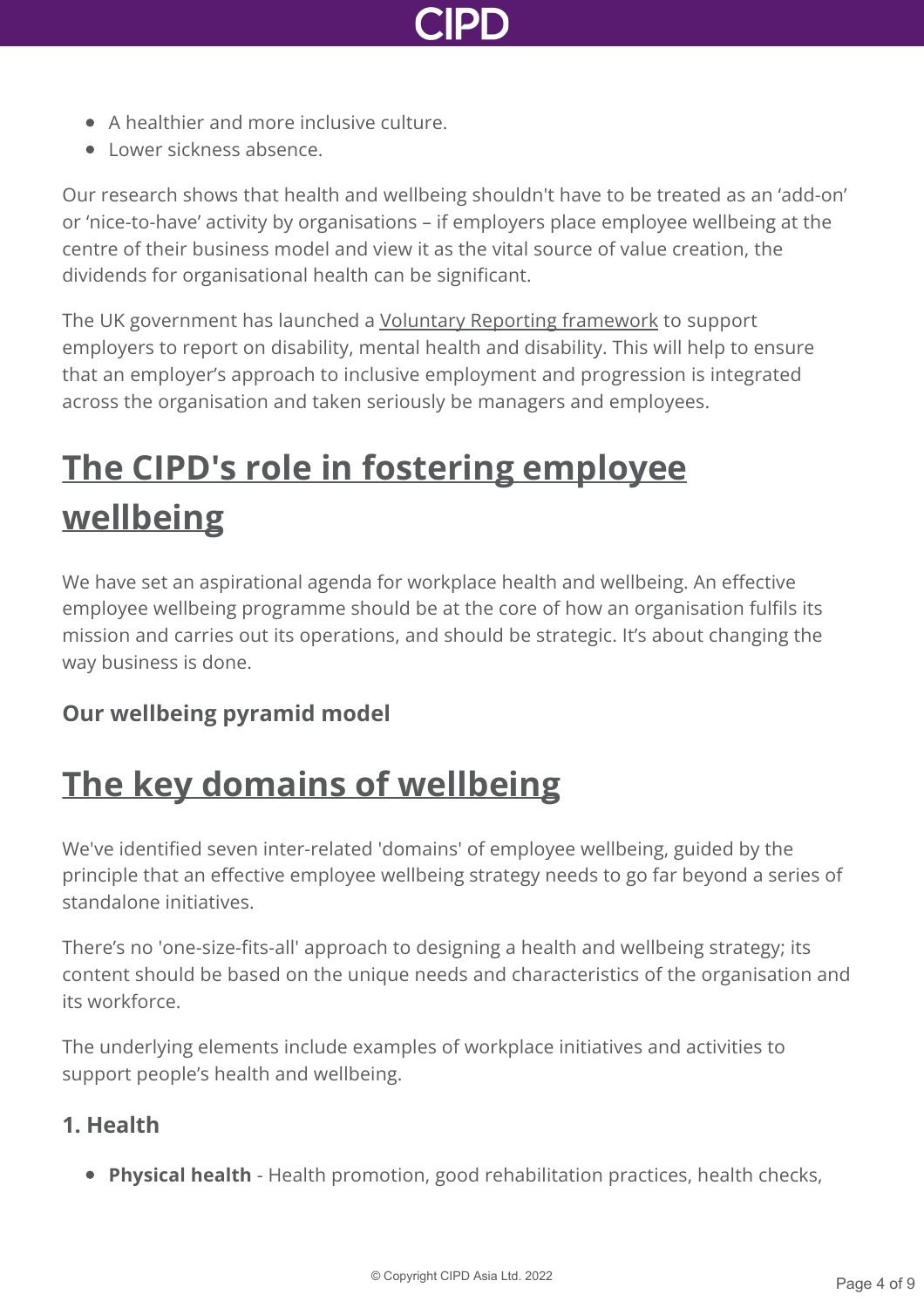

wellbeing benefits, health insurance protection, managing disability, occupational health support, employee assistance programme.

- **Physical safety** Safe working practices, safe equipment, personal safety training.
- **Mental health** Stress management, risk assessments, conflict resolution training, training line managers to have difficult conversations, managing mental ill health, occupational health support, employee assistance programme.

#### **2. Good work**

- **Working environment** Ergonomically designed working areas, open and inclusive culture.
- **Good line management** Effective people management policies, training for line managers, sickness absence management.
- **Work demands** Job design, job roles, job quality, workload, working hours, job satisfaction, work-life balance.
- **Autonomy** Control, innovation, whistleblowing.
- **Change management** Communication, involvement, leadership.
- **Pay and reward** Fair and transparent remuneration practices, non-financial recognition.

#### **3. Values/Principles**

- **Leadership** Values-based leadership, clear mission and objectives, health and wellbeing strategy, corporate governance, building trust.
- **Ethical standards** Dignity at work, corporate social responsibility, community investment, volunteering.
- **Inclusion and diversity** Valuing difference, cultural engagement, training for employees and managers.

### **4. Collective/Social**

- **Employee voice** Communication, consultation, genuine dialogue, involvement in decision making.
- **Positive relationships** Management style, teamworking, healthy relationships with peers and managers, dignity and respect.

#### **5. Personal growth**

- **Career development** Mentoring, coaching, performance management, performance development plans, skills utilisation, succession planning.
- **Emotional** Positive relationships, personal resilience training, financial wellbeing.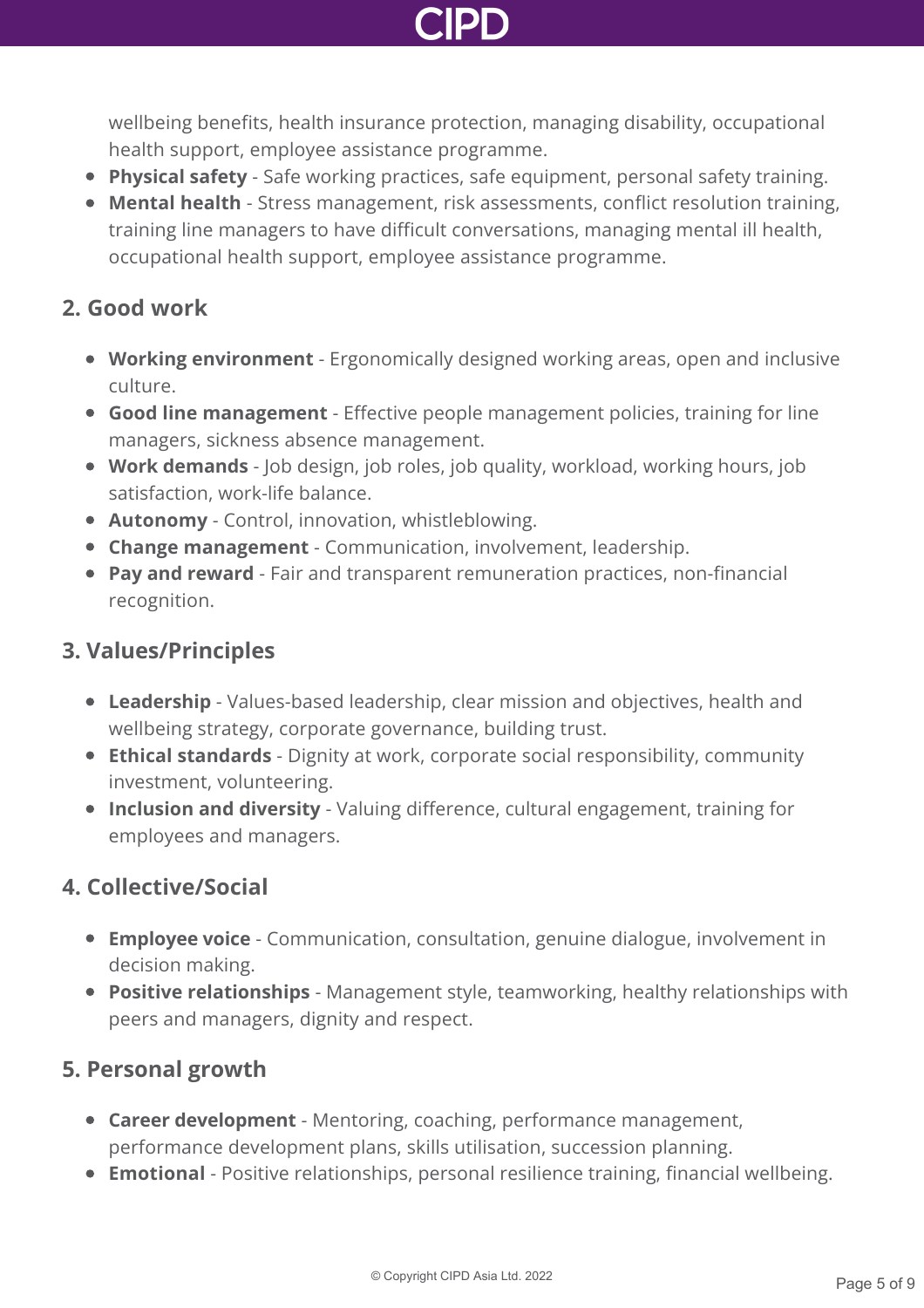

- **Lifelong learning** Performance development plans, access to training, mid-career review, technical and vocational learning, challenging work.
- **Creativity** Open and collaborative culture, innovation workshops.

#### **6. Good lifestyle choices**

- **Physical activity** Walking clubs, lunchtime yoga, charity walks.
- **Healthy eating** Recipe clubs, healthy menu choices in the canteen.

#### **7. Financial wellbeing**

- **Fair pay and benefit policies** Pay rates above the statutory National Minimum/Living Wage, flexible benefits scheme.
- **Retirement planning** Phased retirement such as a three- or four-day week, preretirement courses for people approaching retirement.
- **Employee financial support** Employee assistance programme offering debt counselling, signposting to external sources of free advice (for example, Citizens Advice), access to independent financial advisers.

## **[Everyone has responsibility for fostering](http://www.cipd.asia/knowledge/factsheets/wellbeing?pdf=true#) wellbeing**

Adopting an organisational approach to employee wellbeing carries with it distinct responsibilities for particular employee groups.

### **People professionals**

People professionals have a lead role to play in steering the health and wellbeing agenda in organisations. They need to ensure that senior managers regard it as a priority and integrate wellbeing practices into the organisation's day-to-day operations.

They need to communicate the benefits of a healthy workplace to line managers, who are typically responsible for implementing people management and wellbeing policies. They need to work closely with all areas of the business and provide practical guidance to ensure that policies and practices are implemented consistently and with compassion.

#### **Senior managers**

Lack of senior management commitment to wellbeing can be a major barrier to implementation. Senior managers are crucial role models, and line managers and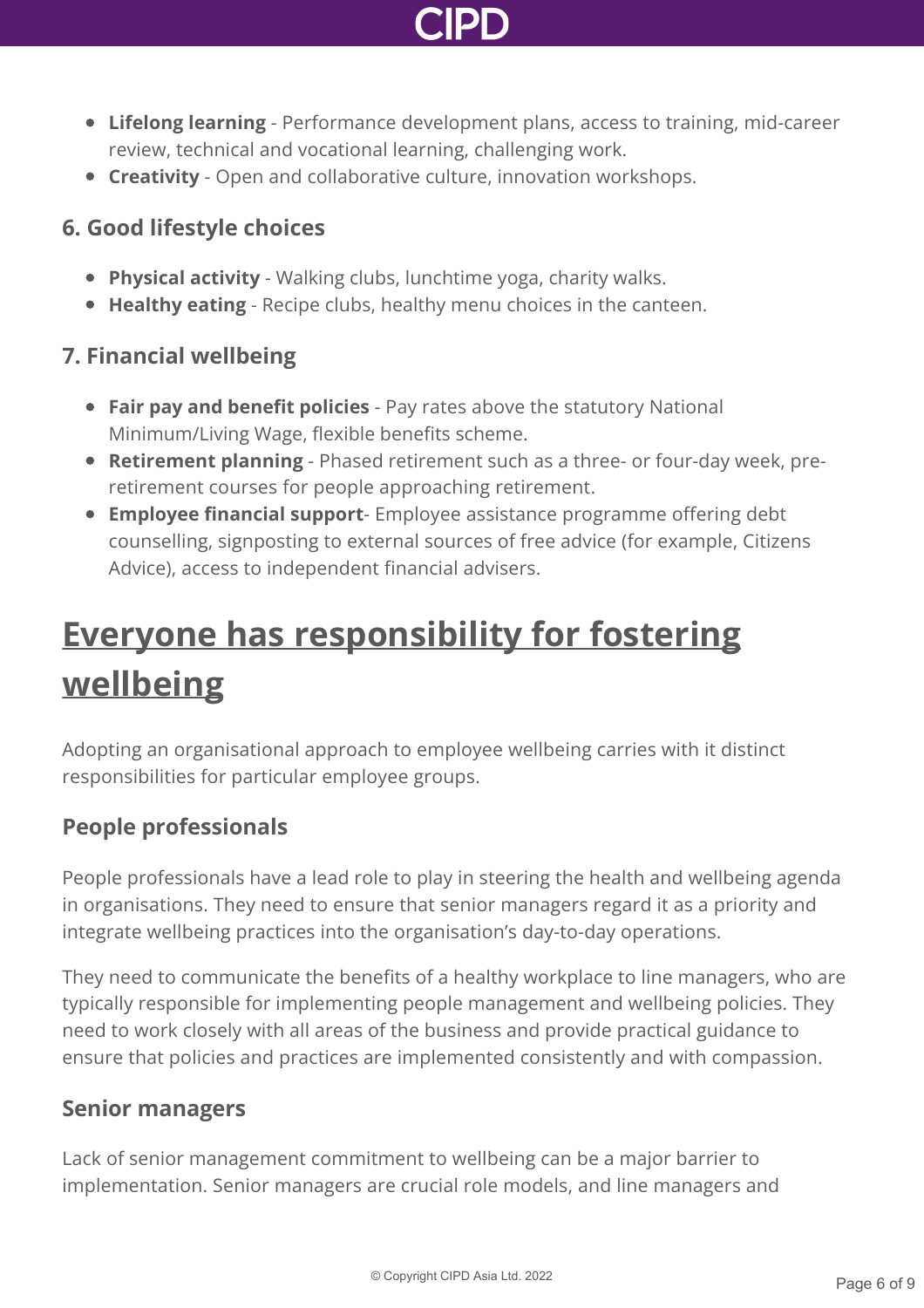

employees are more likely to engage with health and wellbeing interventions if they see senior leaders actively participating in them. Senior managers have the authority and influence to ensure that wellbeing is a strategic priority embedded in the organisation's day-to-day operations and culture.

#### **Line managers**

Much of the day-to-day responsibility for managing employees' health and wellbeing falls on line managers. This includes implementing [stress management](http://www.cipd.asia/knowledge/reports/managing-stress-at-work-guide/) initiatives, spotting early warning signs of stress, making supportive adjustments at work, and nurturing positive relationships.

Yet our surveys consistently show that 'poor management style' is a main cause of workrelated stress. In our 2021 [Health and wellbeing at work survey,](http://www.cipd.asia/knowledge/reports/health-well-being-work/) nearly one third of respondents blamed management style for work-related stress. Managers are important role models in fostering healthy behaviour at work, and this finding shows how harmful the impact can be if managers aren't equipped with the competence and confidence to go about their people management role in the right way.

Managers also need to understand the impact their management style has on employees and the wider organisational culture at work.

### **Occupational health**

[Occupational health](http://www.cipd.asia/knowledge/factsheets/occupational-health/) (OH) is a specialist branch of medicine focused on health in the workplace. For this reason, OH practitioners are likely to work closely with people professionals and those responsible for health and safety in a workplace.

### **Employees**

Employees also have a responsibility for looking after their own health and wellbeing, and will only benefit from wellbeing initiatives if they participate in the initiatives on offer and take care of their health and wellbeing outside work as well. Employers can encourage employees' involvement by communicating how staff can access the support and benefits available to them. It's also important that the organisation seeks employee feedback about its current offering so it can learn how to shape existing initiatives and plan new ones.

### **[Useful contacts and further reading](http://www.cipd.asia/knowledge/factsheets/wellbeing?pdf=true#)**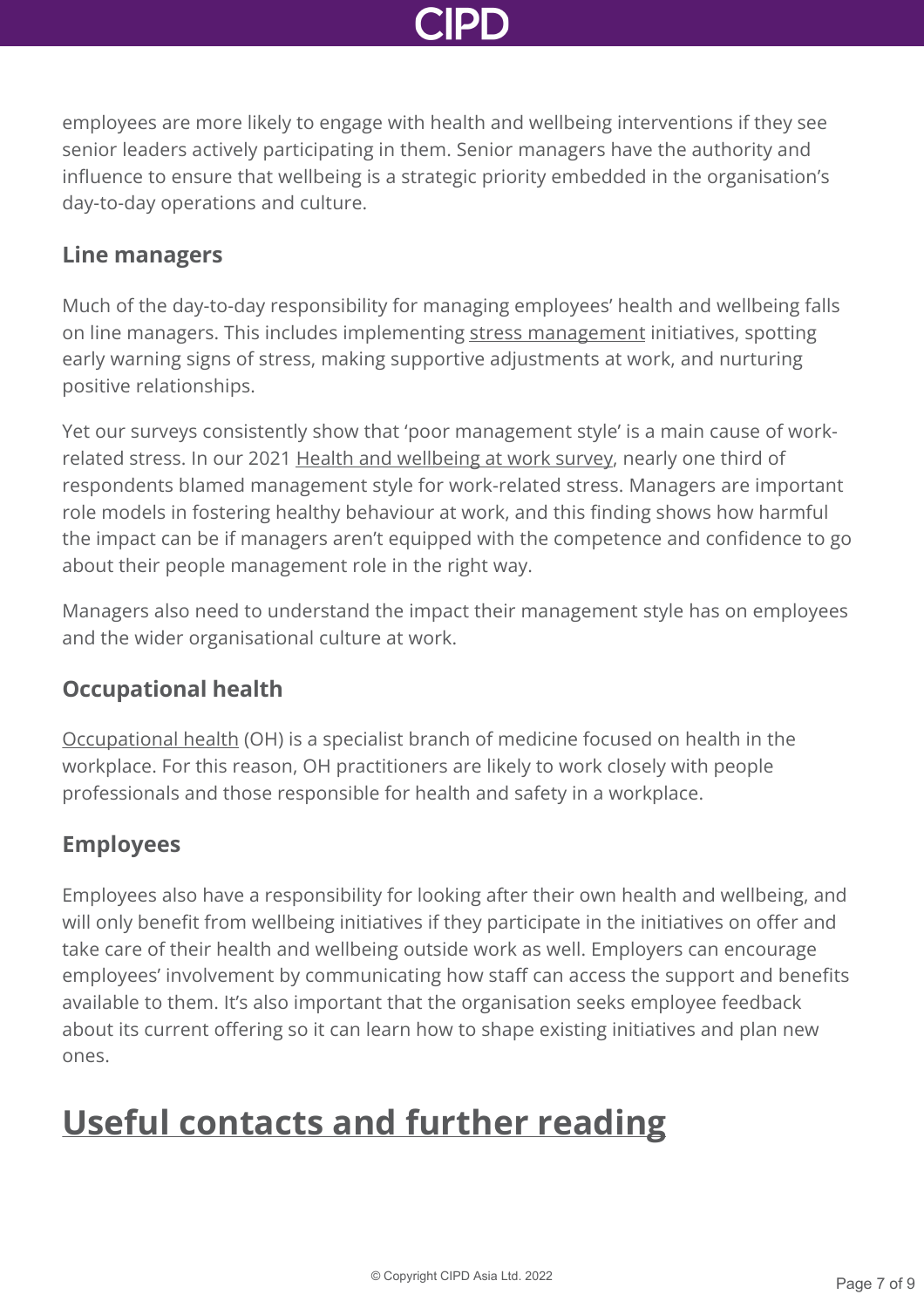

### **Contacts**

[Wellbeing helpline and resources for CIPD members](http://www.cipd.asia/membership/benefits/wellbeing-services/)

[Acas – Health and wellbeing](https://www.acas.org.uk/health-and-wellbeing)

[Health and Safety Executive \(HSE\)](http://www.hse.gov.uk)

[Council for Work and Health](http://www.councilforworkandhealth.org.uk)

[NHS Health at Work Network](http://www.nhshealthatwork.co.uk/index.asp)

[Mental Health at Work gateway](https://www.mentalhealthatwork.org.uk/)

[Workplace Wellbeing Charter](http://www.wellbeingcharter.org.uk)

#### **Books and reports**

COOPER, C. and HESKETH, I. (2019) [Wellbeing at work: how to design, implement and](https://www.koganpage.com/product/wellbeing-at-work-9780749480684) evaluate an effective strategy. London: Kogan Page and CIPD.

[NATIONAL INSTITUTE FOR HEALTH AND CARE EXCELLENCE. \(2015\)](https://www.nice.org.uk/guidance/NG13) Workplace health: management practices. NICE guidelines, No NG13. London: NICE.

[NATIONAL INSTITUTE FOR HEALTH AND CARE EXCELLENCE. \(2017\)](https://www.nice.org.uk/guidance/qs147) Healthy workplaces: improving employee mental and physical health and wellbeing. Quality Standard QS147. Manchester: NICE.

WADDELL, G. and BURTON, A.K. (2006) [Is work good for your health and well-being](https://www.gov.uk/government/uploads/system/uploads/attachment_data/file/214326/hwwb-is-work-good-for-you.pdf)? London: Stationery Office

Visit the [CIPD and Kogan Page Bookshop](http://www.cipd.asia/learn-develop-connect/bookshop) to see all our priced publications currently in print.

### **Journal articles**

BEVAN, S. and BAJOREK, Z. (2018) Workforce health: Why 'good work' trumps fruit and pilates evangelism every time. HR Magazine. October, pp42-44. Reviewed in *[In a Nutshell](http://www.cipd.asia/knowledge/nutshell-articles/issue-82/)*, issue 82.

HOWLETT, E. (2021) [Should HR be worried about long Covid](https://www.peoplemanagement.co.uk/long-reads/articles/should-hr-worried-long-covid)? People Management (online). 28 January.

KELLIHER, C., RICHARDSON, J. and BOIARINTSEVA, G. (2019) All of work? All of Life?